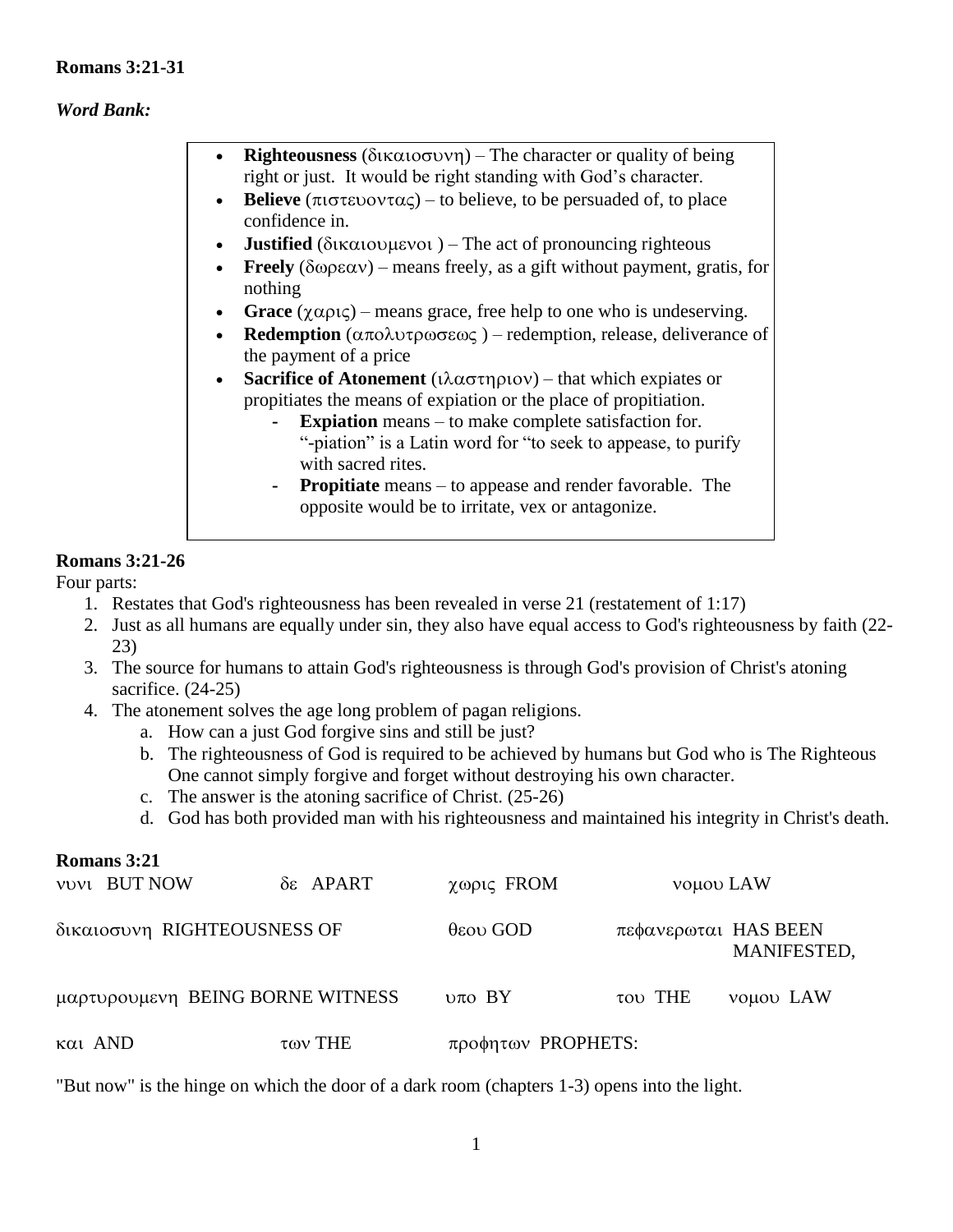"Righteousness of God" refers to right standing with God.

- It occurs four times in 21, 22, 25, 26
- The verb twice in 24, 26
- The adjective (just) in  $26$

First use of Law has no article so it says "Law" not "the Law" (of Moses).

"Has Been Made Known" (NIV) is "has been manifested" in the perfect tense and means "stands manifested"

- *Active* show, reveal, make known
- *Passive* appear, become visible, be revealed

The Hebrew Scriptures (OT) were made of two sections:

- 1. the Law
- 2. the Prophets

In chapter 4 Paul is going to draw an example from both of these portions of the OT to confirm his doctrine. From the Law he uses Abraham.

From the Prophets (which included 1 and 2 Samuel) he will use David.

| Romans 3:22                                         |                             |                     |
|-----------------------------------------------------|-----------------------------|---------------------|
| δικαιοσυνη RIGHTEOUSNESS δε EVEN OF                 | $\theta$ εου GOD            | δια THROUGH         |
| πιστεως FAITH OF<br>$ιησου$ JESUS                   | χριστου CHRIST, εις TOWARDS |                     |
| παντας ALL<br>$και$ AND<br>$επι$ UPON               | παντας ALL                  | τους THOSE THAT     |
| πιστευοντας <b>BELIEVE</b> :<br>ου IS NO<br>γαρ FOR | εστιν THERE                 | διαστολη DIFFERENCE |

In this verse Paul introduces the **object of faith** for the first time: **Jesus Christ**.

"Through faith in Jesus Christ" is translated correctly above as "through faith of Jesus Christ" which means "through the faithfulness of Jesus Christ".

One of the key topics in chapters 1-3 is God's faithfulness to reveal to man Truth and Reality so that men who are seeking the Truth will find it. This means God's faithfulness is available for man to trust. Now, here in 3:22 it is Jesus Christ's faithfulness that man is given the opportunity to believe.

We can place our faith in the faithfulness of Jesus Christ. We can believe in Jesus.

| Romans 3:23 |                        |            |                |                          |                  |
|-------------|------------------------|------------|----------------|--------------------------|------------------|
| παντες ALL  | $\gamma\alpha\rho$ FOR |            | ημαρτον SINNED | και AND                  |                  |
|             | υστερουνται COME SHORT | της OF THE | δοξης GLORY    | $\tau$ <sup>O</sup> V OF | $\theta$ εου GOD |

"Sinned" is in the aorist which may be:

- 1. summarizing all the sins of time in one word,
	- *or*
- 2. may be referring to all people sinning in Adam at one time.

"Come Short" is in the present tense and indicates a continual action. It identifies a continuous failure.

The "Glory of God" refers to his character.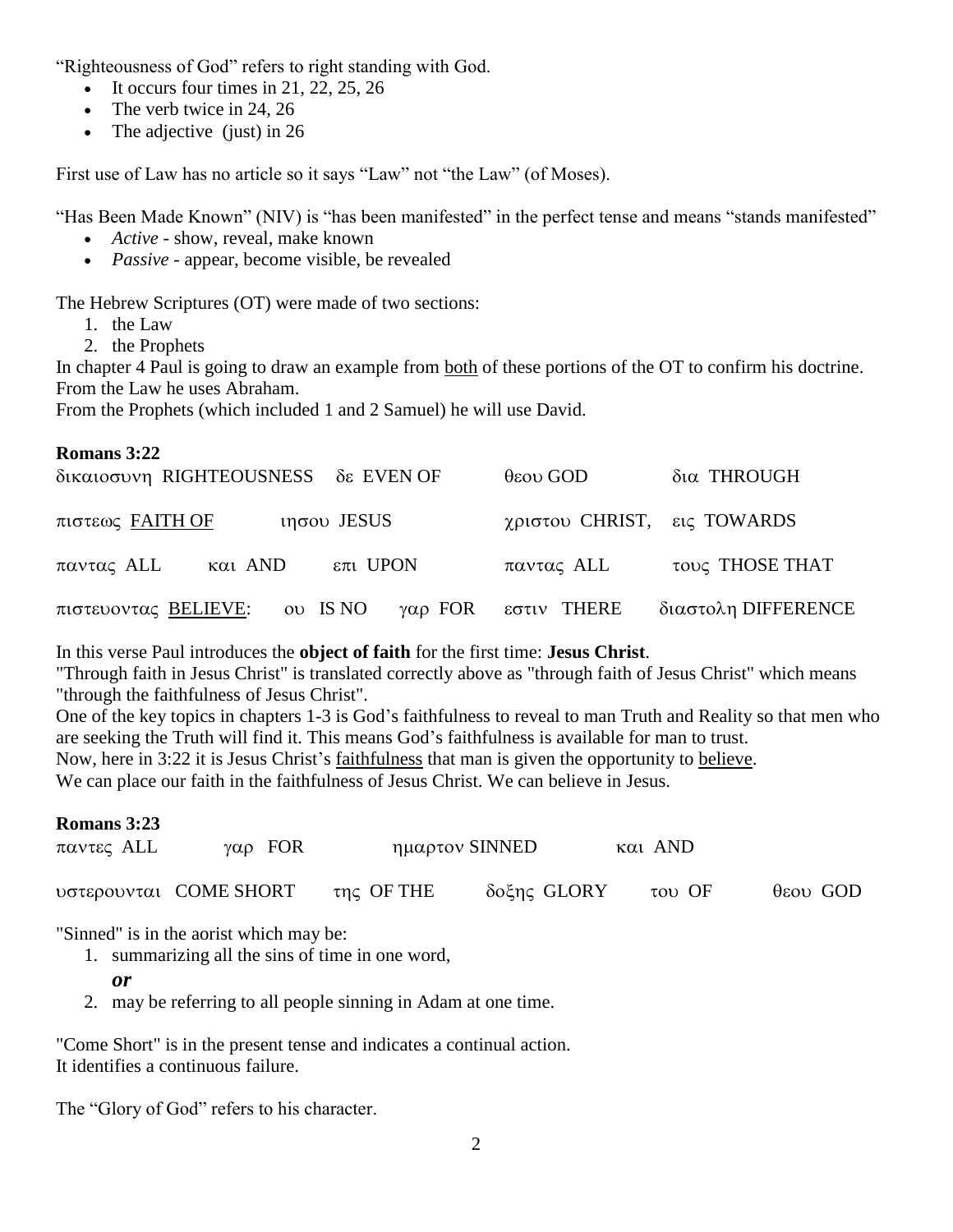Since we lack the character of God we do not have:

- 1. a relationship with God
	- *nor*
- 2. do we have fellowship.

Notice in verse 22 that all who believe receive right standing. It is not all who have sinned (verse 23) who are in right standing.

# **Romans 3:24**

| δικαιουμενοι BEING JUSTIFIED |                 | δωρεαν GRATUITOUSLY |               | $\tau$ n BY                 |
|------------------------------|-----------------|---------------------|---------------|-----------------------------|
| αυτου HIS                    | χαριτι GRACE,   | δια THROUGH         |               | της απολυτρωσεως REDEMPTION |
| $της$ WHICH [IS]             | $\epsilon$ W IN | χριστω CHRIST       | $ιησου$ JESUS |                             |

Righteousness (right standing) with God causes us to be justified.

What is justification?

- 1. Justification is an act, not a process
- 2. Justification is something God does to man. Man cannot do it to themselves any more than a criminal can declare themselves not guilty in a court room. God is the judge and the one who measures us. He declares justified or guilty.
- 3. Justification is a legal term.
- 4. Justification means to acquit
- 5. Justification means to *DECLARE* righteous. It does not mean to *MAKE* righteous!
- 6. Justification is not a change that God does in us. Justification is a change in our relationship to God and his righteousness (or, his character).
- 7. Justification identifies a person's standing in regard to the Law. Justification does not describe the person's character.

| An act<br>A process<br>• Man does with God's help<br>God does to man<br>• Means to be and act righteous<br>Means to declare righteous<br>A change in our relationship to<br>A change in us<br>God<br>being in line with God' character<br>Describes the person's standing in<br>$\bullet$ | <b>Justification</b>     | <b>Sanctification</b>                |
|-------------------------------------------------------------------------------------------------------------------------------------------------------------------------------------------------------------------------------------------------------------------------------------------|--------------------------|--------------------------------------|
| character)                                                                                                                                                                                                                                                                                | regard to the Law (God's | • Describes the persons character as |

Difference between forgiveness and justified: You can have a debt cancelled and be forgiven. Or, you can have someone pay your debt and your character is justified.

Freely is seen when someone very poor wants to pay someone who is very rich for a sandwich. The very rich king is so rich he doesn't sell things. He either keeps them or gives them away.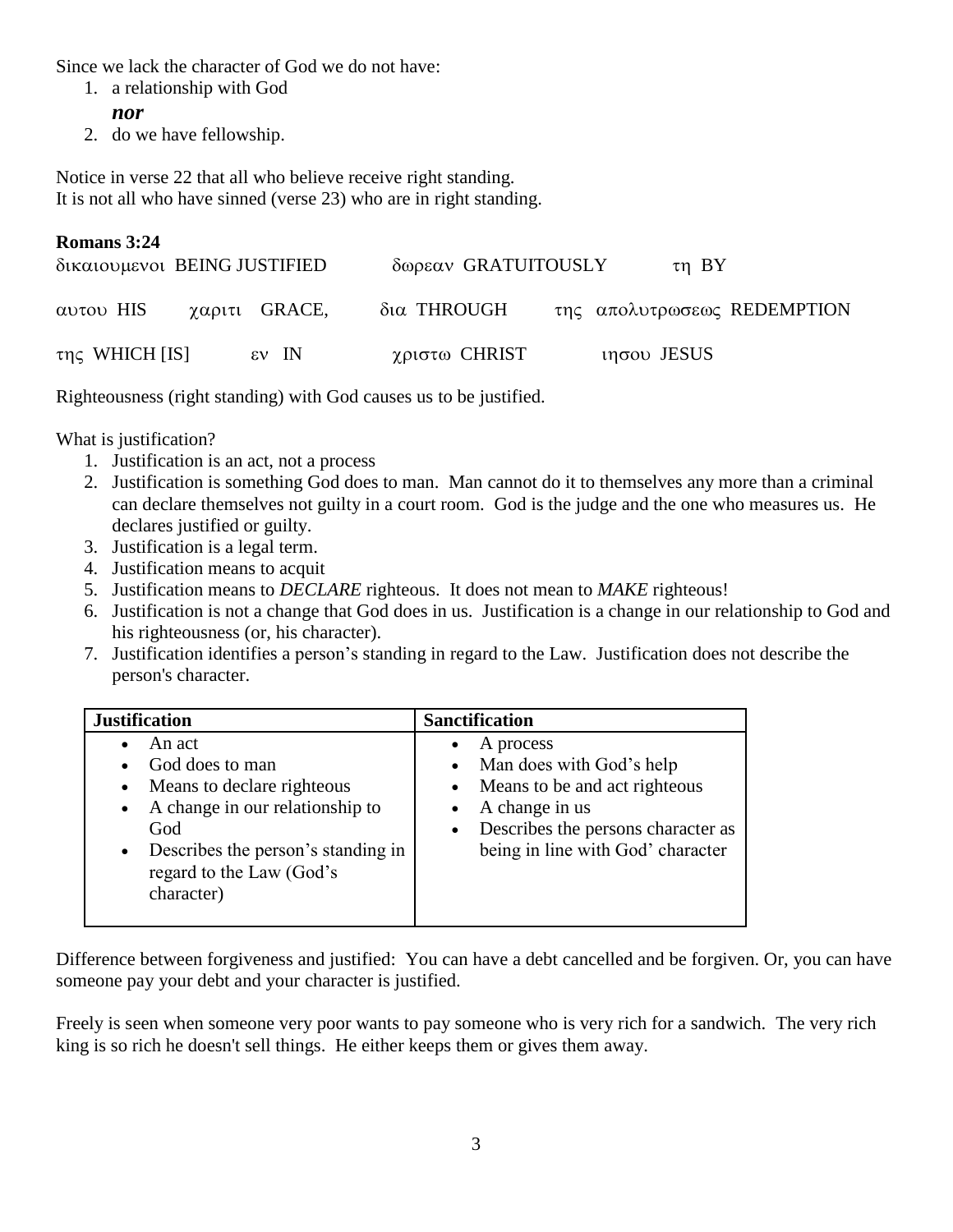# **Romans 3:25**

| ον WHOM προεθετο ο SET FORTH θεος GOD                           |             |              |             |                                                                   |  |
|-----------------------------------------------------------------|-------------|--------------|-------------|-------------------------------------------------------------------|--|
| ιλαστηριον ΑΜΕRCY SEAT δια της THROUGH πιστεως FAITH            |             |              |             |                                                                   |  |
| εν τω IN (αυτού HIS (αιματί BLOOD, εις FOR A                    |             |              |             |                                                                   |  |
| ενδειξιν SHOWINGFORTH της OF δικαιοσυνης RIGHTEOUSNESS          |             |              |             |                                                                   |  |
| αυτου HIS δια IN RESPECT OF την THE παρεσιν PASSING BY          |             |              |             |                                                                   |  |
|                                                                 |             |              |             | των THE προγεγονοτων THAT HAD BEFORE TAKEN PLACE αμαρτηματων SINS |  |
| Romans 3:26                                                     |             |              |             |                                                                   |  |
| εν IN τη THE ανοχη FORBEARANCE του OF θεου GOD                  |             |              |             |                                                                   |  |
| προς FOR [THE] ενδειξιν SHOWING FORTH της OF                    |             |              |             |                                                                   |  |
| δικαιοσυνης RIGHTEOUSNESS αυτου HIS εν IN τω THE                |             |              |             |                                                                   |  |
| νυν PRESENT καιρω TIME, εις to FOR ειναι BEING                  |             |              |             |                                                                   |  |
| αυτον HIS δικαιον JUST και AND δικαιουντα JUSTIFYING            |             |              |             |                                                                   |  |
| τον ΗΙΜ ΤΗΑΤ [IS] εκ ΟΕ ΤΗΕ πιστεως FAITH τησου OF JESUS.       |             |              |             |                                                                   |  |
| Romans 3:27                                                     |             |              |             |                                                                   |  |
| που WHERE ouv THEN [IS] η THE καυχησις BOASTING?                |             |              |             |                                                                   |  |
| εξεκλεισθη IT WAS EXCLUDED. δια THROUGH ποιου WHAT              |             |              |             |                                                                   |  |
| νομου LAW?                                                      | των OF      | εργων WORKS? |             | ουχι NO,                                                          |  |
| αλλα BUT                                                        | δια THROUGH |              | νομου A LAW | πιστεως ΟΕ ΕΑΙΤΗ.                                                 |  |
| Romans 3:28                                                     |             |              |             |                                                                   |  |
| λογιζομεθα WE RECKON<br><b>OUV THEREFORE</b><br>πιστει BY FAITH |             |              |             |                                                                   |  |
| δικαιουσθαι ΤΟ ΒΕ JUSTIFIED<br>ανθρωπον Α ΜΑΝ                   |             |              |             |                                                                   |  |

χωρις APART FROM **εργων WORKS** νομου OF LAW.

4